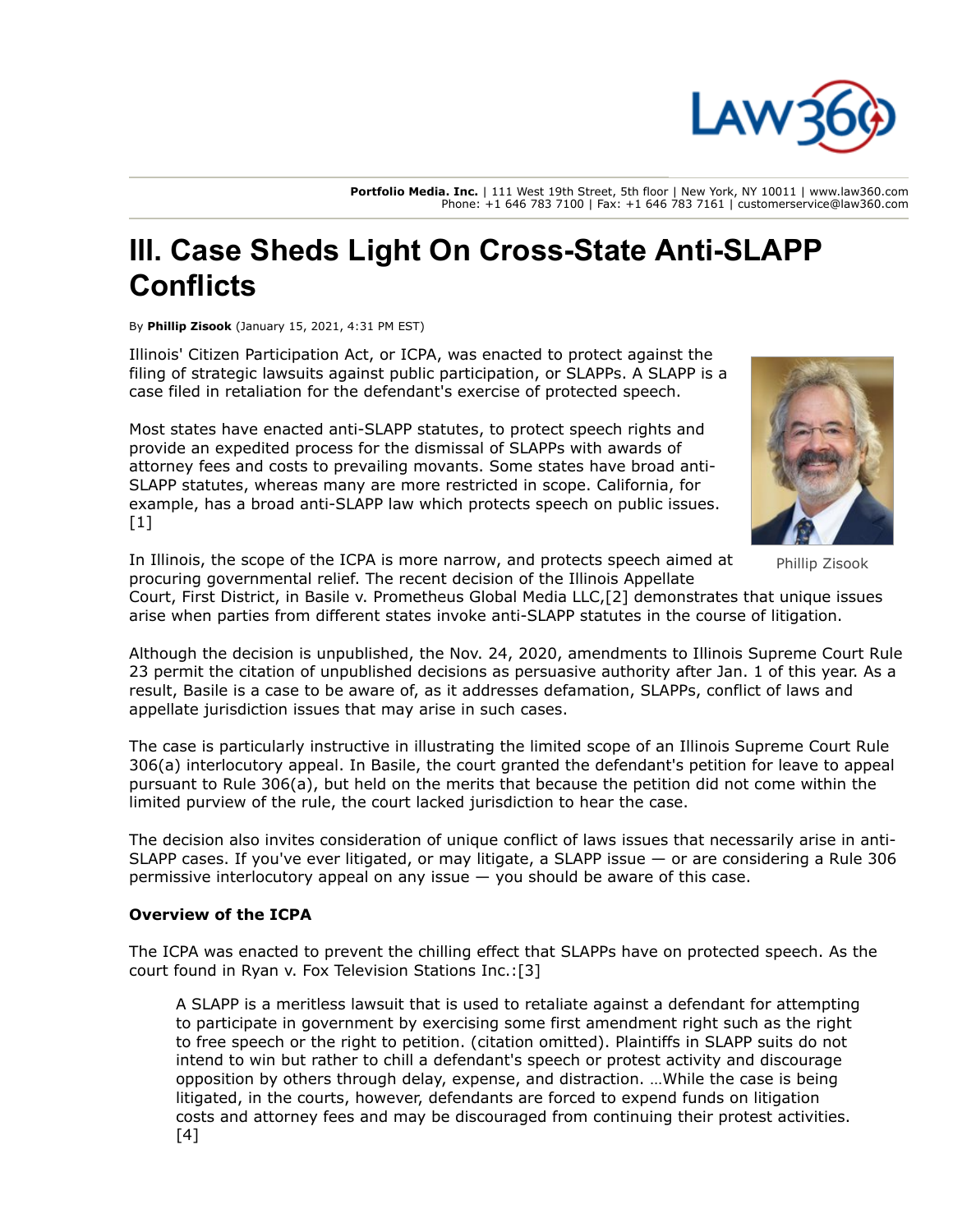To prevail on a SLAPP motion under the ICPA, the moving party must show that the plaintiff's lawsuit is meritless — that is, that plaintiff is unable to prove a prima facie element of the case.[5] One must also show that the case was filed in retaliation for the exercise of rights protected by the ICPA.

If these prongs are met, the court "shall grant the motion and dismiss the judicial claim unless the court finds that the responding party has produced clear and convincing evidence that the acts of the moving party are not immunized from, or are not in furtherance of acts immunized from, liability by the Act."[6]

## **Underlying Facts and Procedural History in Basile**

Nicole Basile's name appeared in a Hollywood Reporter article titled "SONY HACK: Studio Security Points to Inside Job." The article discussed a cyberattack in which anonymous hackers obtained and leaked confidential [Sony Pictures Entertainment Inc.](https://www.law360.com/companies/sony-pictures-entertainment-inc) information.

The article reported that someone using the name Nicole Basile had sent emails to journalists directing them to stolen Sony files posted on a website. It also stated that Basile had worked as an accountant for Sony and could not be reached for comment. The article opined the hacker was likely a "disgruntled employee."

Basile sued for defamation and false light invasion of privacy in the U.S. District Court for the [Northern District of Illinois, alleging that the article falsely depicted her as responsible for the](https://www.law360.com/agencies/u-s-district-court-for-the-northern-district-of-illinois) cyberattack. The court dismissed the complaint, finding that the article did not accuse Basile of criminal activity, because it stated that the identity of the perpetrators was unknown.

Although Basile's name was used in an email reported in the article, Basile was not accused of sending the email. Thus, the court found that the article was reasonably capable of an innocent construction as to Basile.[7] On appeal, the [U.S. Court of Appeals for the Seventh Circuit](https://www.law360.com/agencies/u-s-court-of-appeals-for-the-seventh-circuit) found that the district court lacked diversity jurisdiction, and remanded the case to the district court with instructions to dismiss the case.

## **Prometheus' SLAPP Motion Based Upon the California Anti-SLAPP Statute**

Basile refiled her lawsuit in the Circuit Court of Cook County, and the defendant moved to dismiss, based, inter alia, upon the innocent construction doctrine.[8] The motion was denied. The defendant then filed a motion pursuant to Section 2-619, alleging that California's anti-SLAPP statute warranted dismissal of the lawsuit.[9]

The plaintiff argued that the ICPA should apply, and that the California statute was merely procedural.[10] The court declined to determine the conflicts issue, finding that the defendant could not prevail under either statute.[11]

It found that the ICPA did not apply, because the defendant had not sought governmental relief or otherwise attempted to participate in government. It also found that the California anti-SLAPP act did not apply because Basile established a prima facie case of defamation and a reasonable likelihood of success on the merits.[12]

The conflict between the district court's finding — that, under Illinois law, the statements alleged were reasonably capable of an innocent construction, and did not attribute criminal conduct to Basile — and the circuit court's subsequent finding — that the plaintiff established a prima facie case, and had a reasonable probability of success on the merits — is not addressed in the appellate court's decision.

However, under Illinois law, if a statement claimed to be defamatory per se is reasonably capable of an innocent construction, the lawsuit could be found to be a meritless SLAPP.[13]

#### **Prometheus' Petition for Leave to Appeal Pursuant to Illinois Supreme Court Rule 306**

The appellate court granted the defendant's petition for an interlocutory appeal, pursuant to Illinois Supreme Court Rule 306(a)(9). However, it held that it lacked jurisdiction to grant any relief.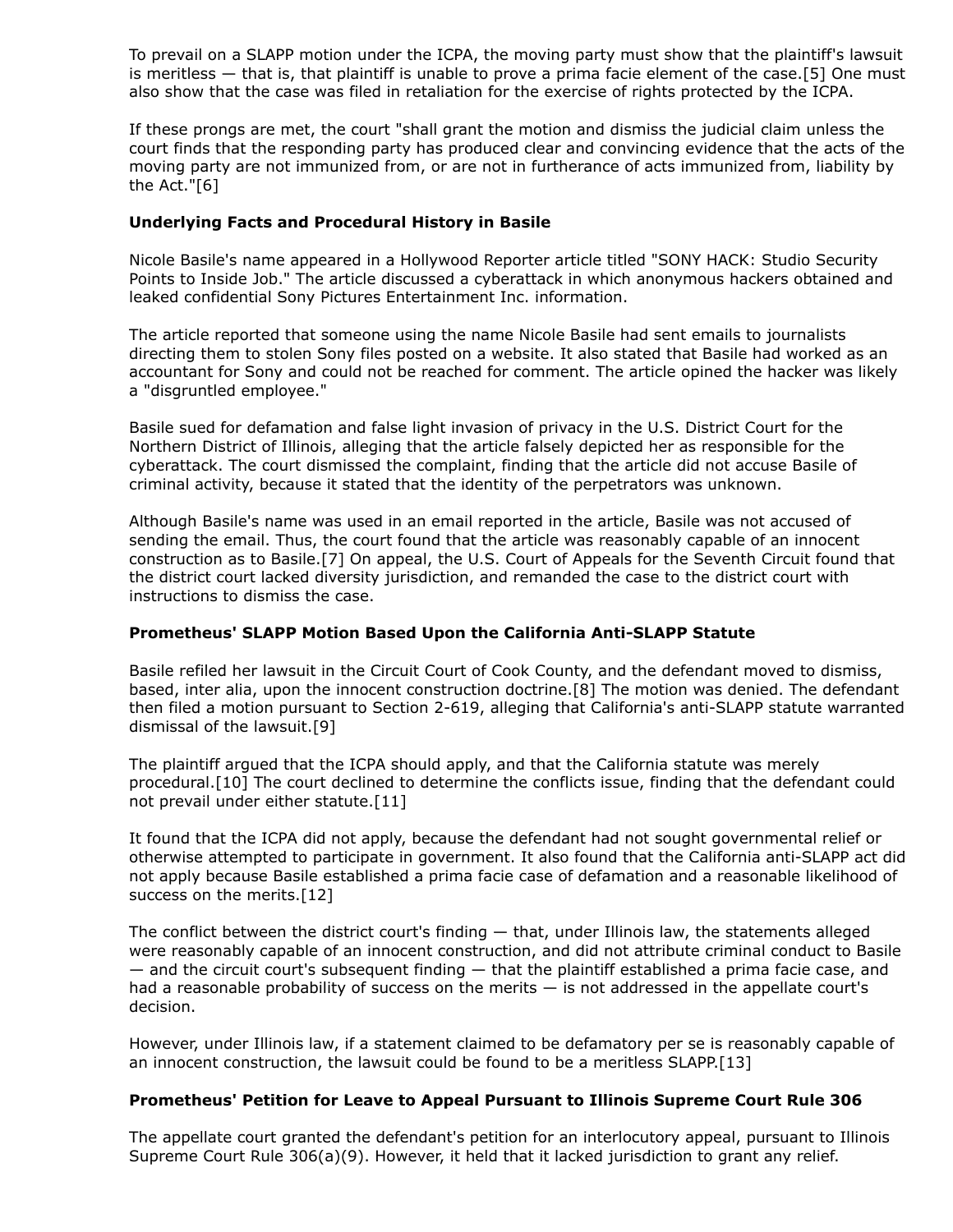Significantly, Rule 306 grants the right to litigants in specifically limited instances to petition for leave to appeal on an interlocutory basis. For example, Rule 306(a)(9) expressly grants the right to seek leave to appeal based upon the denial of a motion to dismiss brought under the ICPA.

However, the rule is silent regarding motions premised upon other states' anti-SLAPP laws. The court thus held:

The circuit court's choice-of-law analysis in no way transformed the defendant's motion into one filed "under the Citizen Participation Act" for purposes of Rule 306(a)(9). As such, the court's ruling clearly falls outside the ambit of the rule, and we lack jurisdiction to review it.[14]

#### **Conflicts of Law Analysis**

Had the circuit court performed a conflicts of law analysis, the California anti-SLAPP statute would likely have been applied. Although the place of the plaintiff's injury determines the law of defamation that will be applied to the case,[15] an exception exists in the context of a SLAPP motion.

As the U.S. District Court for the Northern District of Illinois said in Chi v. Loyola University Medical Center in 2011, in such circumstances, "the place where the allegedly tortious speech took place and the domicile of the speaker are central to the choice of law analysis regarding SLAPP issues."[16] The Chi court explained thusly:

The purpose behind an anti-SLAPP law is to encourage the exercise of free speech indeed, Illinois's stated policy in enacting the ICPA was to "encourage and safeguard with great diligence" the "constitutional rights of citizens and organizations to be involved and participate freely in the process of government." 735 ILCS 110/5. In light of this policy goal, the place where the allegedly tortious speech took place and the domicile of the speaker are central to the choice-of-law analysis on this issue.

The court thus found that in a choice-of-law context, "the threshold question [of defamation] and the defenses are different issues and call for different analyses."[17]

Thus, in Basile, the circuit court could have applied California law to the SLAPP issue. This may have led to a different result in the case, had the district court's innocent construction analysis been considered.

Basile is a useful primer on issues that must be considered when litigating SLAPP issues between citizens of different states. It perhaps is an even more useful primer concerning the limited scope of Illinois Supreme Court Rule 306.

#### *[Phillip J. Zisook](https://www.sfbbg.com/people/phillip-j-zisook/) is of counsel at [Schoenberg Finkel Beederman Bell Glazer LLC.](https://www.law360.com/firms/schoenberg-finkel)*

*The opinions expressed are those of the author(s) and do not necessarily reflect the views of the firm, its clients or Portfolio Media Inc., or any of its or their respective affiliates. This article is for general information purposes and is not intended to be and should not be taken as legal advice.*

[1] Cal. Proc. Code ¶425.61(b)(1).

[2] Basile v. Prometheus Global Media LLC  $\bullet$ , 2020 IL App (1st) 190602-U.

- [3] [Ryan v. Fox Television Stations Inc.](https://advance.lexis.com/api/search?q=2012%20Ill.%20App.%20LEXIS%20869&qlang=bool&origination=law360&internalOrigination=article_id%3D1344162%3Bcitation%3D2012%20Ill.%20App.%20LEXIS%20869&originationDetail=headline%3DIll.%20Case%20Sheds%20Light%20On%20Cross-State%20Anti-SLAPP%20Conflicts&)  $\bullet$ , 2012 IL App (1st) 120005.
- [4] Id. at  $\P$  12, citing Sandlhom v. Kuecker  $\bullet$  , 2012 IL 111443,  $\P$  $\P$  33-34.
- [5] Sandholm at ¶ 53.
- [6] 735 ILCS 110/20(c).
- [7] 2020 IL App (1st) 190602-U at ¶ 13.